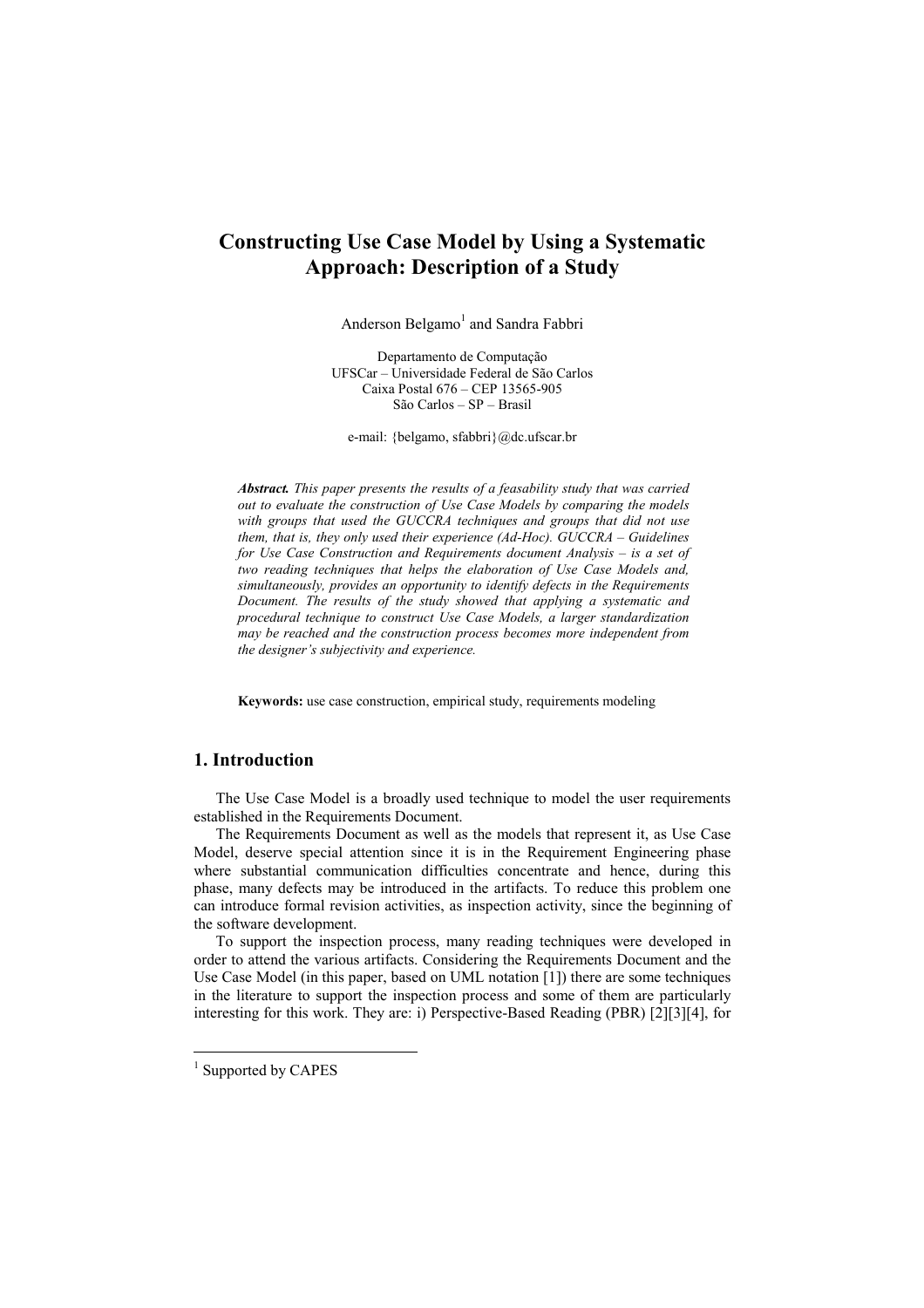Requirements Document, which is a scenario based technique that gives the inspector a procedure to follow during the Requirements Document inspection which will help him to detect defects. PBR was defined for three different perspectives – user, tester and designer. In the case of PBR-User the Use Case Model is used as the underlying model; ii) Object-Oriented Reading Techniques for ProDeS (OORTs/ProDeS) [5] which are a set of reading techniques to support validation and verification activities on UML models used within a specific Object Oriented development process.

In relation to PBR we observe that the application of PBR-User generates a Use Case Model that could be a preliminary version of the definitive system's Use Case. But, the elaboration of the Use Case Model is an intuitive activity that depends on the developer's experience so that this model can properly represent the user's requirements. Different Use Case Models referent to the same Requirements Document are frequently generated when different people elaborate them. In relation to OORTs/ProDeS we observe that the application of RE1 (Requirements Engineering 1), one of its techniques, generates a discrepancy report as it validates a Use Case Model already constructed in relation to the Requirements Document which generates the model. When this technique is applied, some aspects are evaluated aiming at verifying if the requirements modeling is as adequate as it should be.

The Use Case Model proposed in UML was based on Jacobson's proposal [6], which proposes that this model is the center of the software development process. Although Jacobson was the forerunner of this idea, his suggestions only help in identifying the actors and use case of the model under construction. He does not mention guidelines that could support the writing of the Use Case Specification. Another approach for Use Case elaboration can be found in Kulak's and Schneider's work [7][8], although neither of them provide complete suggestions that could be used to construct the Use Case Model. For example, Kulak [7] suggests an iterative manner to evolve the Use Case Model. However, he does not provide guidelines for Use Case identification and specification. Schneider et al [8] provided some questions that help actor identification and some suggestions to create Use Cases like CRUD (Create, Read, Update and Delete). As in other works they do not provide guidelines that could support the writing of the Use Case Specification. Although Cockburn [9] provides some suggestions that can be used to write the Use Case Specifications as well as some guidelines to create certain Use Case types he does not establish any link between the Use Cases and the Requirements Document. In Anchor's work [10] there are some suggestions about the style and the content that should be used in the Use Case Specification. However, during an experiment conducted by Anchor et al., they observed that these suggestions are not enough to improve this task.

In summary, it can be said that although there are some suggestions and guidelines for Use Case Models (Use Case Diagram and Use Case Specification) construction, they are not written in a procedural way such that the expertise and the subjectivity of the designer be as minimal as possible.

Therefore, with the purpose of supplying a more effective systematic during the construction of Use Case Model and taking advantage of its elaboration to carry out an inspection (a PBR-User inspection) of the Requirements Document, a set of reading techniques, named GUCCRA – *Guidelines for Use Case Construction and Requirements document Analysis* – was defined.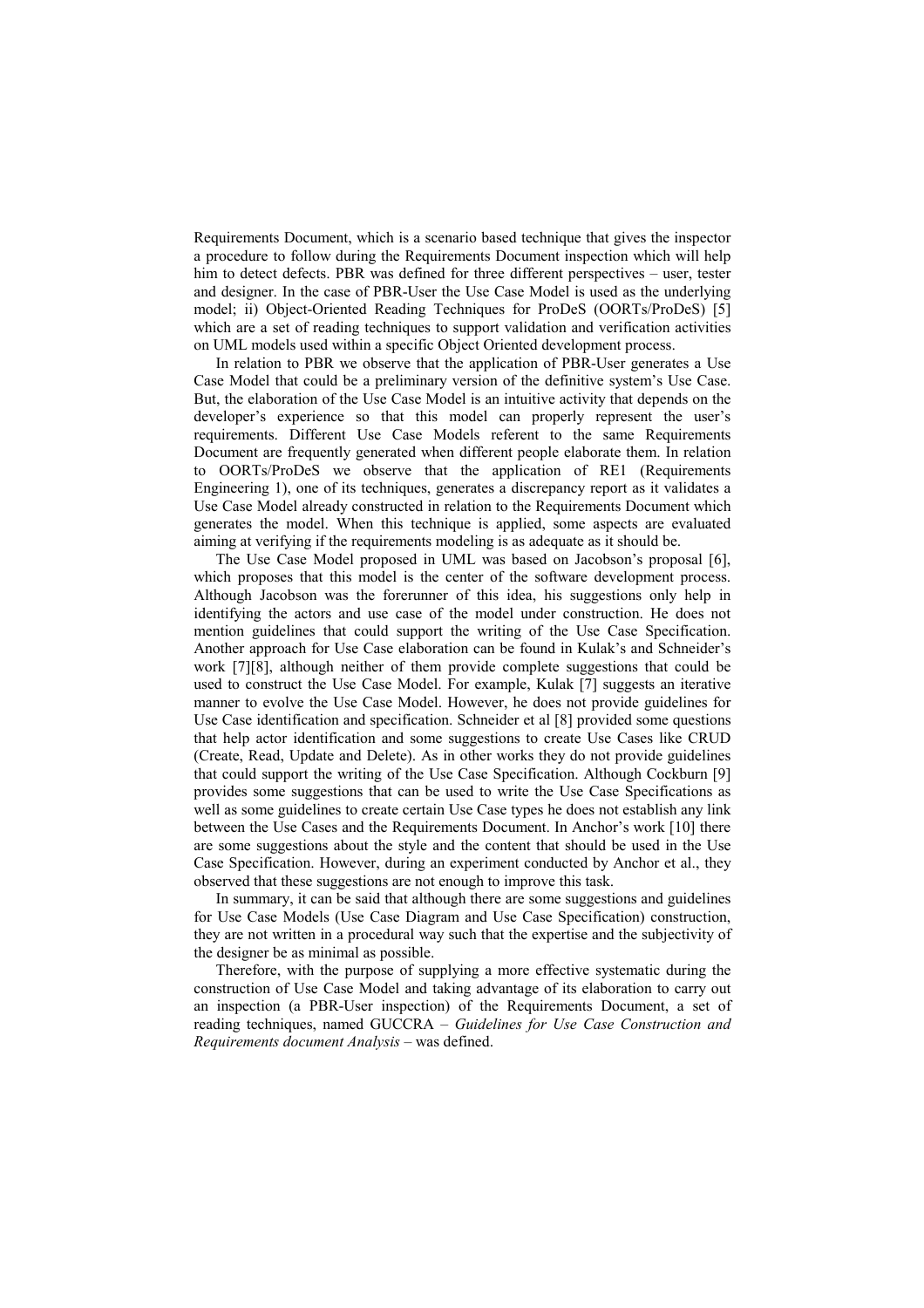Due to the importance of the characterization of available techniques in the literature, experimentation has been widely employed to provide a knowledge base that supports the choice among different methods, techniques, languages and tools. Initiatives in this direction may be seen and an example of this is the *Readers Project: A Collaborative Research to Develop, Validate and Package Reading Techniques for Software Defect Detection* [11], where the context of this work is included. In this manner, to evaluate the GUCCRA techniques, an experiment comparing the elaboration of Use Case Model by groups that used GUCCRA and by groups that used an Ad-Hoc approach was carried out and the main objective of this paper is to discuss them.

The paper is organized as follows: in Section 2 an overview of the Reading Techniques (AGRT and UCRT) that compose GUCCRA techniques are presented; in Section 3 the experiment that was conducted aiming to compare GUCCRA techniques and Ad-Hoc approach is shown and in Section 4 the conclusions and future works are presented.

## **2. An Overview of GUCCRA techniques**

The Use Case Model construction is not an easy task. One of the main difficulties is to create and specify Use Cases because the subjectivity and the designer experience always undergo this task. Thus, aiming at reducing the subjectivity degree and the need for designer expertise, GUCCRA (*Guidelines for Use Case Construction and Requirements document Analysis*) techniques were developed, providing procedures that lead to more standardization. As the Use Case Model is being constructed, these techniques also provide an opportunity to inspect the Requirements Document under a point of view similar to PBR-User technique. GUCCRA techniques are composed of two readings: AGRT (Actor-Goal Reading Technique) and UCRT (Use Case Reading Technique).

It is worthwhile to notice that Requirements Document must be written in an adequate manner, for example, the IEEE standard [13]. Therefore, this document must have at least one section that contains the functional requirements, another one that contains the main functionalities of the system to be implemented and yet another one where the user characteristics that interact with the system are declared.

The objective of AGRT is to identify the candidates to be actors and their goals taking into account, respectively, the nouns and the verbs assigned in the Requirements Document, which is the input to this technique. The output of the AGRT application is a form, named Actor-Goal Form (AGF), that was based on the Actor-Goal List, proposed by Cockburn [9], whose objective is to be an initial point to deal with the stakeholders, when the system requirements elicitation is being carried out. The outputs of AGRT are the Defect Report that contains the defects found on the Requirements Document and the AGF that contains the relation of actors and their goals, which is used as one of the inputs for the application of the UCRT.

The objective of UCRT is to elaborate the Use Case Model which is composed of the Use Case Diagram and the Use Case Specifications. The input to this technique is the AGF, since the Use Cases are defined taking into account the goals related in this form, and the Requirements Document. During UCRT application the preliminary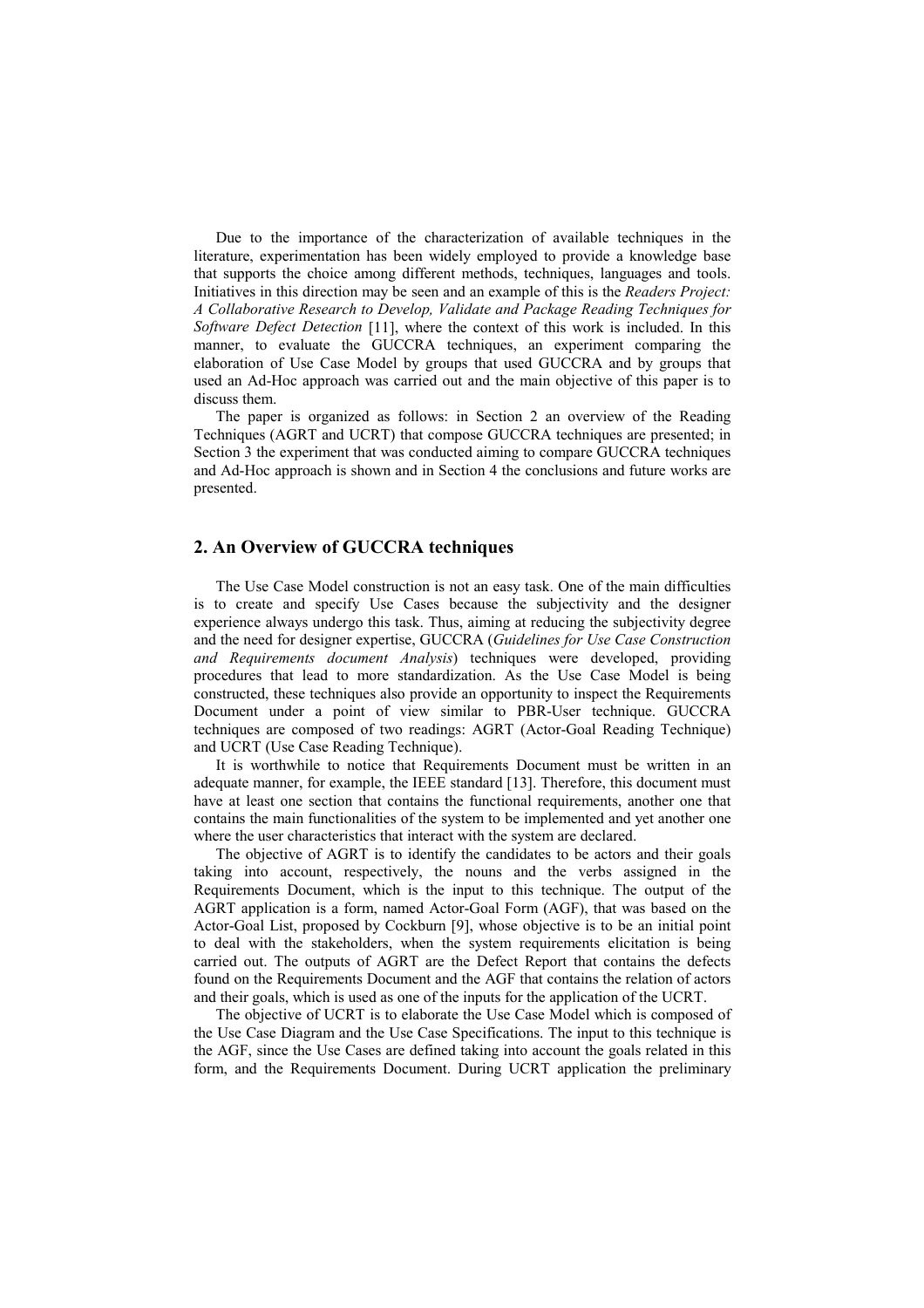Use Cases created are recorded in the Preliminary Use Case Form (PUCF) and the Use Case Specifications are recorded in the template based on the several authors [7][8][9] and [14]. At the end of UCRT application, the Use Case Diagram could be instantiated from the Use Case Specification Templates.

# **3. The Feasability Study**

The feasability study was carried out to evaluate the use of GUCCRA for Use Case construction. This study was planned as an experiment and was based on the experimentation software process proposed by Wohlin et al. [15].

#### **3.1. Experiment Definition**

|                                      | Model construction |  |  |  |
|--------------------------------------|--------------------|--|--|--|
| For the purpose of evaluation        |                    |  |  |  |
|                                      |                    |  |  |  |
| From the point of view of researcher |                    |  |  |  |
|                                      |                    |  |  |  |

#### **3.2. Goals of the Study**

The objective of this experiment is to compare the generated Use Case Models when using GUCCRA and Ad-Hoc techniques. In order to allow this comparison an Oracle Model of the Use Case Model was elaborated for each Requirements Document used in the experiment. This Oracle was constructed by a person that knew GUCCRA and followed the technique step by step. This decision was taken based on two reasons: i) a similar technique for Use Case Model construction was not found in the literature and ii) the intention was to evaluate de understandability of the technique besides its effectiveness. Hence, based on this model it is possible to evaluate some characteristics such as if the subjects that used GUCCRA techniques identified different Use Cases of the Oracle Model than the groups that used Ad-Hoc approach. The following questions are explored:

- Q1) Is there a time difference between the GUCCRA techniques and an Ad-Hoc approach?
- Q2) Is there a difference in the number of 'Actor/Use-Case' association identified by subjects who applied GUCCRA techniques and subjects who applied Ad-Hoc approach?
- Q3) Is there a difference in the effectiveness and efficiency by subjects who applied GUCCRA techniques and Ad-Hoc approach?

#### **3.3. Planning**

**Context Selection:** The experiment was executed by 18 undergraduate students of the Computer Science course during Software Engineering classes. They were aware of the importance in participating of the experiment.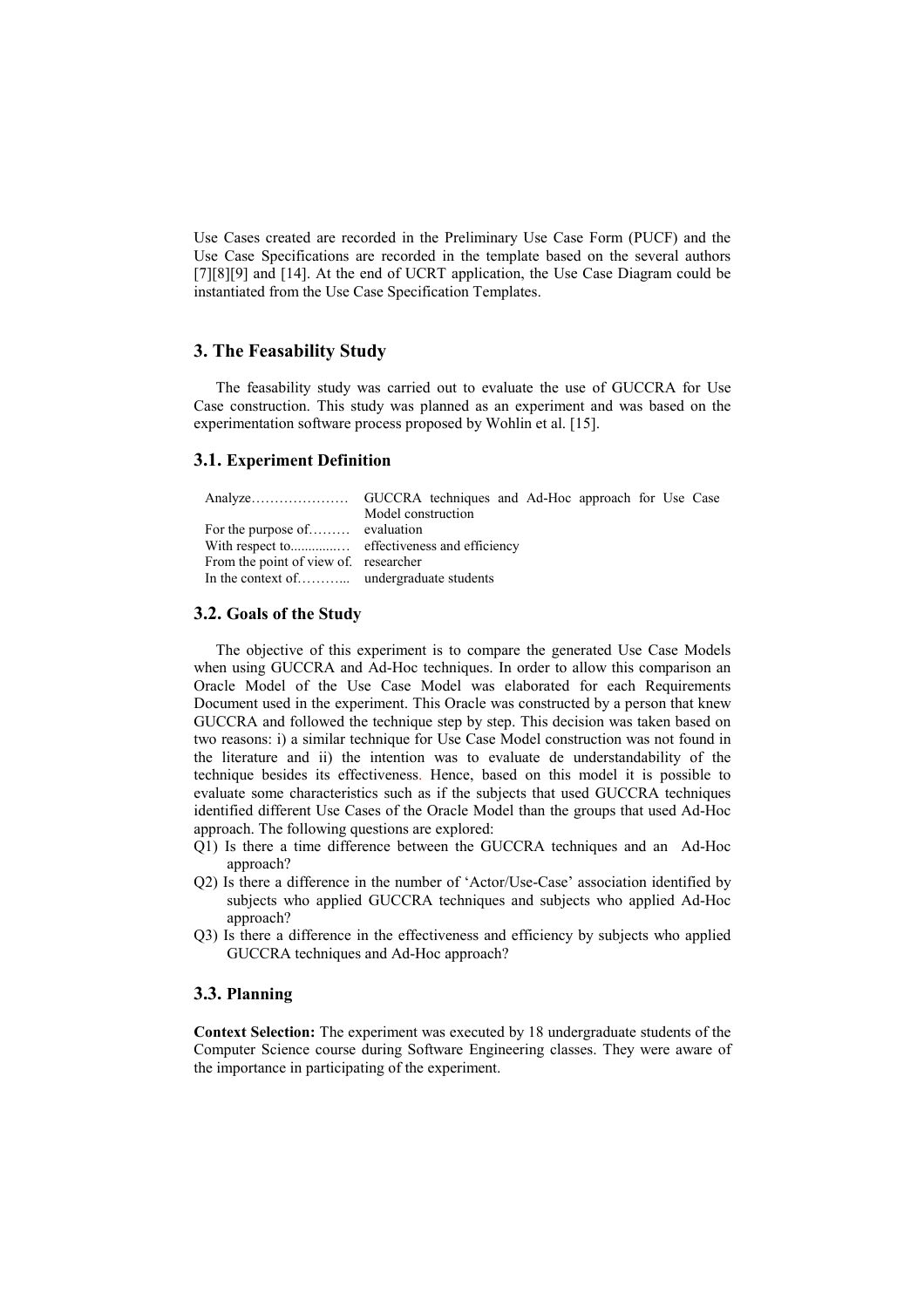**Variables Selection:** 

- **Independent Variables:** 
	- *Methodology used*: In the first session, the Ad-Hoc approach was used and in the second and third sessions, the GUCCRA techniques were used.
	- *Students experience***:** the students had no previous experience with Use Case modeling.
- **Dependent Variables:** 
	- *'Actor/Use-Case' Association*: the number of 'Actor/Use Case' association of the Oracle Model found by the subject. (An 'Actor/Use-Case' association corresponds to a link between an actor and a Use Case, even if the Use Case is related with the actor indirectly, by means of an  $\le$ include>> or  $\le$ extend>> stereotypes)
	- *Time*: time spent (in hours) to apply the techniques.
	- *Occurrences of 'Actor/Use-Case' Association*: the number times the 'Actor/Use Case' association was found (each subject has a chance to find the 'Actor/Use-Case' association). The maximum number of occurrences for an 'Actor/Use-Case' association is the number of subjects. The total number of occurrences of all 'Actor/Use-Case' association (TotalOc) is calculated as follows:

$$
TotalOc = \sum_{i=1}^{n} (x_i)
$$

where  $x_i$  is the number of 'Actor/Use-Case' association found by the subject *i*.

• *Effectiveness*: the average percentage of 'Actor/Use-Case' association found by a group of subjects. The effectiveness is calculated as follows:

$$
(\sum_{i=1}^n (x_i/y))^*100/
$$

 $f(x_i/y)$ <sup>\*</sup>100/*n* found by the subject *i*; *y* is the total number of where  $x_i$  is the number of 'Actor/Use-Case' association 'Actor/Use-Case' association in the Use Case Model and *n* is the number of subjects in the group.

• *Efficiency*: the average of 'Actor/Use-Case' association found by each subject per hour. The efficiency is calculated as follows:

$$
\bigl(\sum_{i=1}^n(x_i/k_i)\bigr)/n
$$

where  $x_i$  is the number of 'Actor/Use-Case' association found by the subject  $i$ ;  $k_i$  is the effort (in hours) used by subject  $i$ and *n* is the number of subjects in the group.

**Experimental Design:** Figure 1 shows the experimental design. The six Requirement Documents used during the experiment were built by the students. It is important to notice that the group who created the Requirements Document did not use it for the Ad-Hoc or GUCCRA application.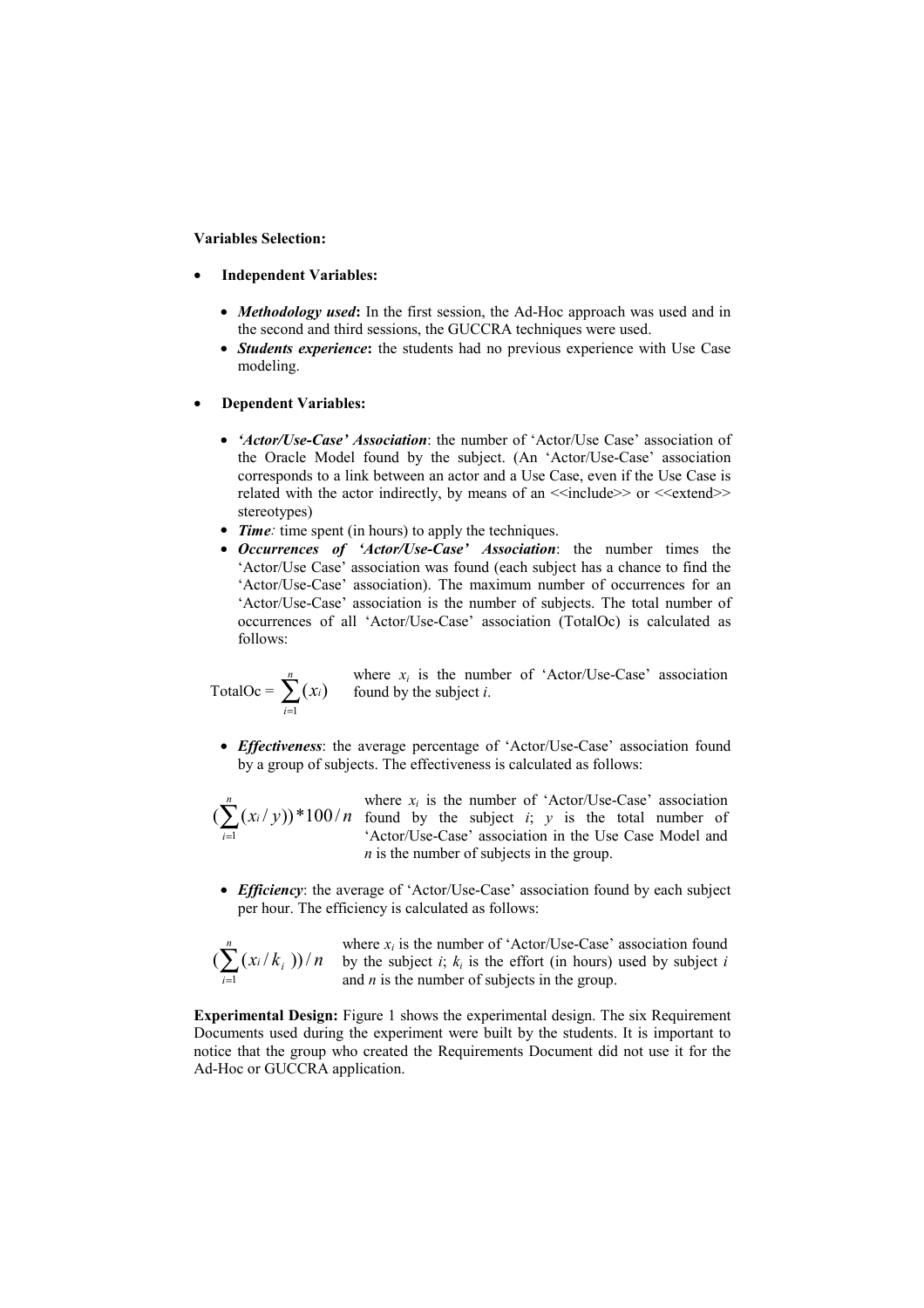| Group A                                  | Group B                                                                         | Group C    | Group D                                                                 | Group E    | Group F     |  |  |
|------------------------------------------|---------------------------------------------------------------------------------|------------|-------------------------------------------------------------------------|------------|-------------|--|--|
| 3 subjects                               | 3 subjects                                                                      | 3 subjects | 3 subjects                                                              | 3 subjects | 3 subjects  |  |  |
| Training in Use Case Modeling (Ad-Hoc)   |                                                                                 |            |                                                                         |            |             |  |  |
| Reg. Doc. D                              | Rea. Doc. F                                                                     |            | Reg. Doc. $B \mid$ Reg. Doc. A $\mid$ Reg. Doc. C                       |            | Reg. Doc. E |  |  |
| Training in Actor Goal Reading Technique |                                                                                 |            |                                                                         |            |             |  |  |
| Reg. Doc. C                              | $\vert$ Req. Doc. D $\vert$ Req. Doc. F $\vert$ Req. Doc. E $\vert$ Req. Doc. A |            |                                                                         |            | Reg. Doc. B |  |  |
| Training in Use Case Reading Technique   |                                                                                 |            |                                                                         |            |             |  |  |
| Reg. Doc. C                              | Reg. Doc. $D \parallel$                                                         |            | Reg. Doc. $F \parallel \text{Req. Doc. E} \parallel \text{Req. Doc. A}$ |            | Req. Doc. B |  |  |
| <b>Figure 1. Experimental Design</b>     |                                                                                 |            |                                                                         |            |             |  |  |

## **Validity Evaluation:**

## • **Internal Validity:**

- The grading of the Software Engineering course was based only on experiment participation and not based on the subject performance. Hence, the subjects had nothing to gain from the actual outcome of the experiment.
- The communication among the subjects could not be controlled.
- The technique used to construct the Oracle Model was GUCCRA, the same technique used by the subjects during the experiment, due to the reasons mentioned earlier.
- A possible learning effect on the subjects produced by the Ad-Hoc application may have an impact on the results of GUCCRA application.

### • **External Validity:**

• As this study was run with subjects that were not experienced in Use Case modeling it is not possible to arrive at any conclusion regarding the use of these techniques by subjects that have more experience in Use Case modeling.

## **3.4. Operation**

**Execution:** The experiment was conducted in three sessions: the first one was the Ad-Hoc training that lasted 45 minutes. The Ad-Hoc approach corresponds to the construction of the Use Case based on the suggestions presented in the literature and mentioned in Section 1. To illustrate the concepts generic examples were used. The second session was conducted fifteen days later and the subjects were trained in the Actor Goal Reading Technique (AGRT) during 90 minutes. The third session was conducted fifteen days after AGRT training and the subjects were trained in the Use Case Reading Technique (UCRT) during 120 minutes. For both training techniques the same Requirements Document were used. It is important to notice that the technique complexities was the reason for the trainning time to be different for each technique.

The guidelines used for Use Case Diagram and Specification were the same in the Ad-Hoc approach and GUCCRA techniques. Thus, the subjects were trained in the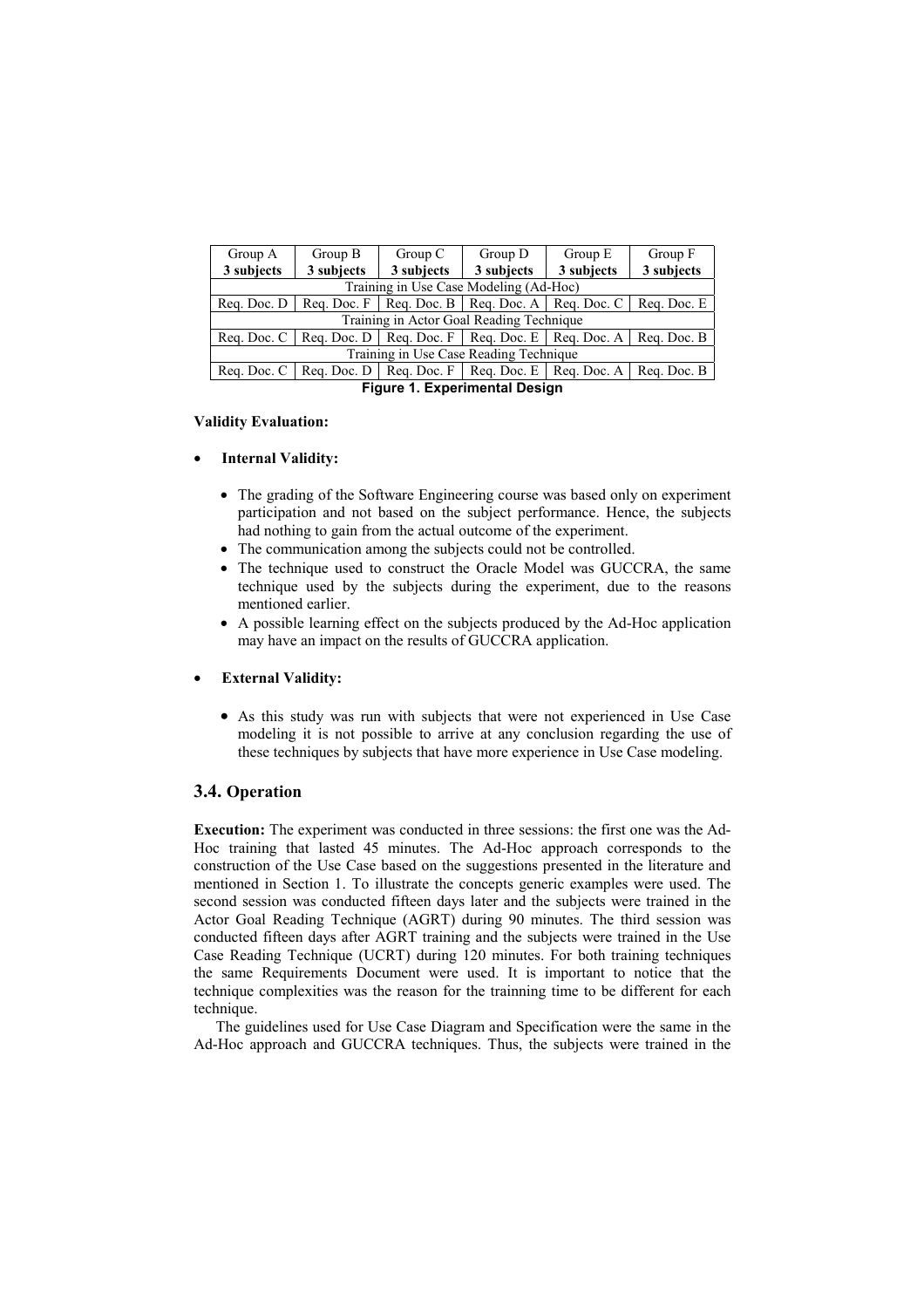Use Case modeling with UML notation [1] and Cockburn's [9] and Anchor's [10] guidelines.

After each session, the students applied the techniques in the Requirements Documents they received. It began in the software engineering class and finished as homework. The subjects had permission to clear their doubts during the entire time. They had to deliver the artifacts generated from each technique application before the the next session's training. They used different Requirements Document to apply Ad-Hoc and GUCCRA techniques and they registered the total time they spent to apply them.

## **3.5. Analysis and Interpretation**

The analysis and interpretation of this experiment address each of the three questions posed earlier. This section will be organized around them.

#### **Q1) Is there a time difference between the GUCCRA technique and an Ad-Hoc approach?**

- H0: There is no time difference between the GUCCRA technique and an Ad-Hoc approach.
- Ha: There is a time difference between the GUCCRA technique and an Ad-Hoc approach.

To evaluate the Ad-Hoc and GUCCRA application time ANOVA one-way was used. Considering a significance level of 95%, the null hypothesis H0 can be rejected  $(p-value = 0.013)$ , which means that the variable reading techniques influenced the results.

According to Figure 2, the GUCCRA application time, in average, is greater than Ad-Hoc application time for all Requirements Documents. It can be observed that the smallest difference between these averages occurred for document B and the biggest difference occurred for document E. Furthermore, despite these average differences, it can be observed in Figure 3 that the GUCCRA effectiveness (B-93.75%; E-83.33%) in both documents is greater than Ad-Hoc effectiveness (B-47.92%; E-66.67%).

Although the time average of GUCCRA application in Requirements Document E was considered discrepant in relation to the other ones, it is important to notice that this document was the biggest. However, its size did not influence GUCCRA effectiveness.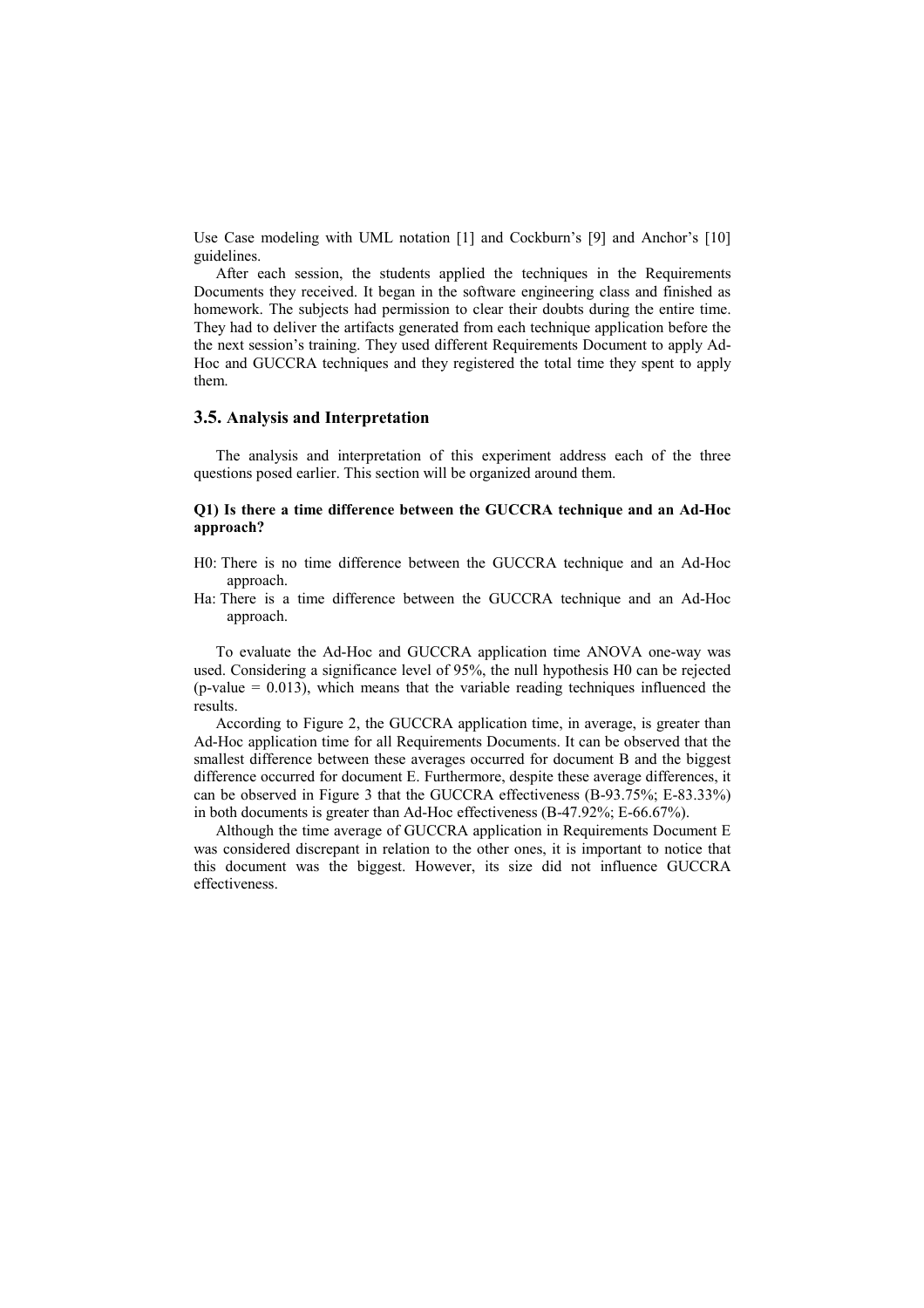

#### **Q2) Is there a difference in the number of 'Actor/Use-Case' association identified by subjects who applied GUCCRA techniques and subjects who applied Ad-Hoc approach?**

- H0: There is no 'Actor/Use-Case' association number difference between the GUCCRA technique and an Ad-Hoc approach.
- Ha: There is an 'Actor/Use-Case' association number difference between the GUCCRA technique and an Ad-Hoc approach.

To evaluate the difference in the number of 'Actor/Use-Case' association identified by subjects who applied GUCCRA techniques and subjetcs who applied Ad-Hoc approach ANOVA one-way was used. Considering a significance level of 95%, the null hypothesis H0 can be rejected (p-value  $= 0.018$ ) for the number of 'Actor/Use-Case' associations, which means that the variable reading techniques influenced the results.

Thus, analzying the Use Case Models created during the experiment, it can be observed that there are many Use Cases created by Ad-Hoc approach which are not necessary for the system being modeled (probably, they should be steps of another Use Cases).

#### **Q3) Is there a difference in the effectiveness and efficiency by subjects who applied GUCCRA techniques and Ad-Hoc approach?**

When analyzing the data for individual subjects, we performed a statistical analysis. The objective of the statistical analysis was to determine whether individual subjects performed differently when using GUCCRA techniques than when using Ad-Hoc approach. The dependent variables were individual effectiveness and efficiency. Because the experimental groups had the same number of subjects, the ANOVA for balanced design was used. The signficance level used was 95%. This analysis involved two different factors, or treatments: the reading technique (RT) and the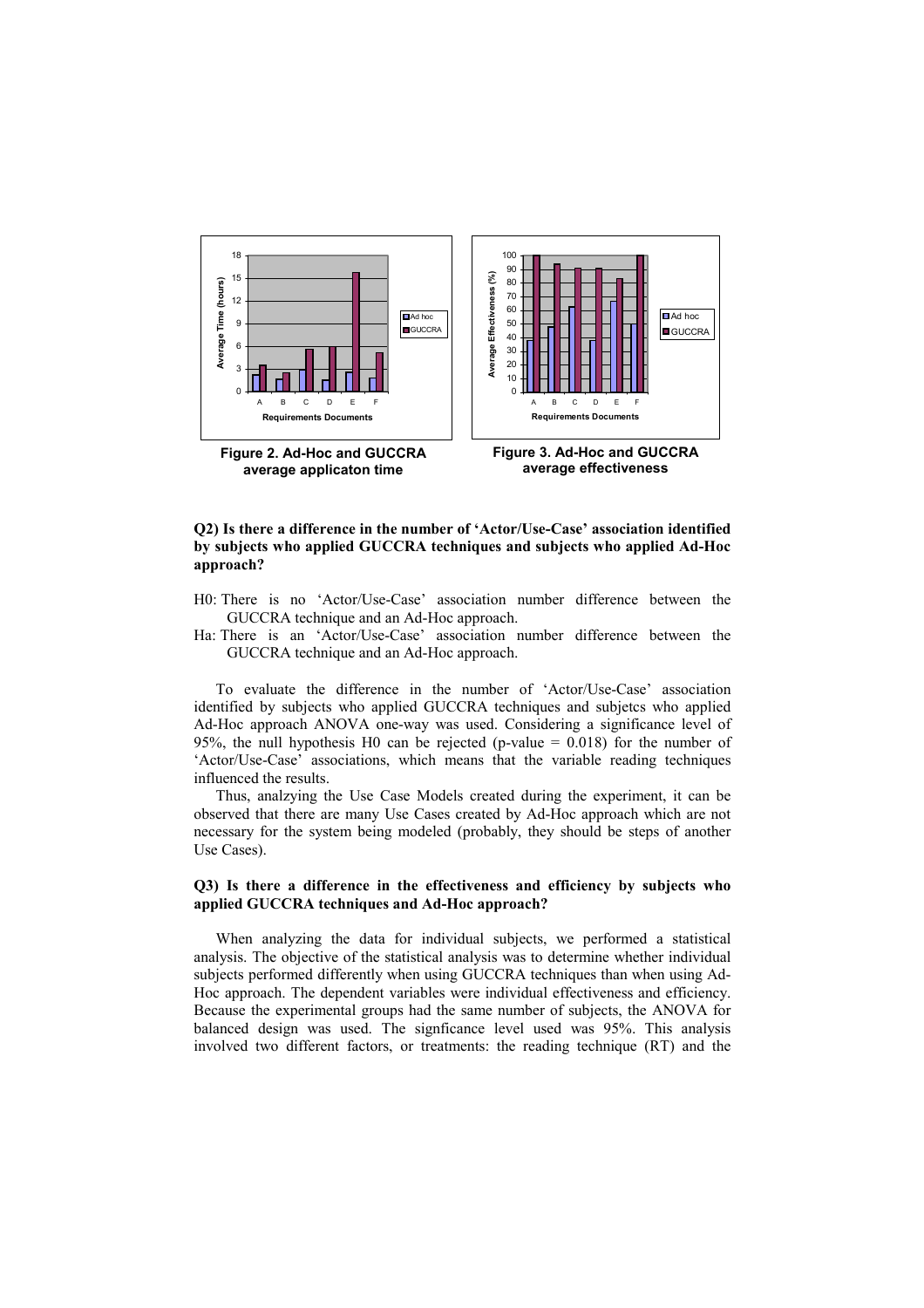Requirements Document (DOC). Three sets of hypotheses were tested with relation to effectiveness and to efficiency.

#### **RT X DOC interaction effect**

- H0: There is no difference between subjects applying GUCCRA techniques and subjects applying Ad-Hoc approach with respect to individual effectiveness/efficiency.
- Ha: There is a difference between subjects applying GUCCRA techniques and subjects applying Ad-Hoc approach with respect to individual effectiveness/efficiency.

#### **Main effect RT**

- H0: There is no difference between subjects using GUCCRA techniques and subjects using Ad-Hoc approach with respect to individual effectiveness/efficiency.
- Ha: There is a difference between subjects using GUCCRA techniques and subjects using Ad-Hoc approach with respect to individual effectiveness/efficiency.

#### **Main effect DOC**

- H0: There is no difference between subjects reading different Requirements Document with respect to individual effectiveness/efficiency.
- Ha: There is a difference between subjects reading different Requirements Document with respect to individual effectiveness/efficiency.

For the effectiveness, based on the results in Table 1, H0 can be rejected for interaction effect and for the main effect RT, which means that the variables influenced the results. Conversely, H0 cannot be rejected for the main effect DOC, which means that it cannot be shown that the variables have an influence on the results.

For the efficiency, based on the results in Table 1, H0 can be rejected for interaction effect and for the main effect DOC, which means that the variable influenced the results. Conversely, we cannot conclude that the variable RT had any influence on the results.

| <b>Independent Variables</b> | Effectiveness (p-value) | Efficiency(p-value)  |
|------------------------------|-------------------------|----------------------|
| RT X DOC                     | 0 028✔                  | $< 0.001 \checkmark$ |
| <b>RT</b>                    | $\leq 0.001 \checkmark$ | 0.231                |
| DOC                          | 1983                    | $< 0.001 \checkmark$ |

**Table 1. ANOVA p-values with respect to effectiveness and efficiency**

To further study the question of whether GUCCRA techniques or Ad-Hoc approach is more effective and efficient, Table 2 summarizes the data collected concerning the 'Actor/Use-Case' associations found (union of 'Actor/Use-Case' association found by individual subjects), as well as average subject effectiveness and efficiency. The total number of 'Actor/Use-Case' association is obtained from the Oracle Model that was developed for each Requirements Document. In the "Average of Total Use Cases" column the average number of Use Cases constructed is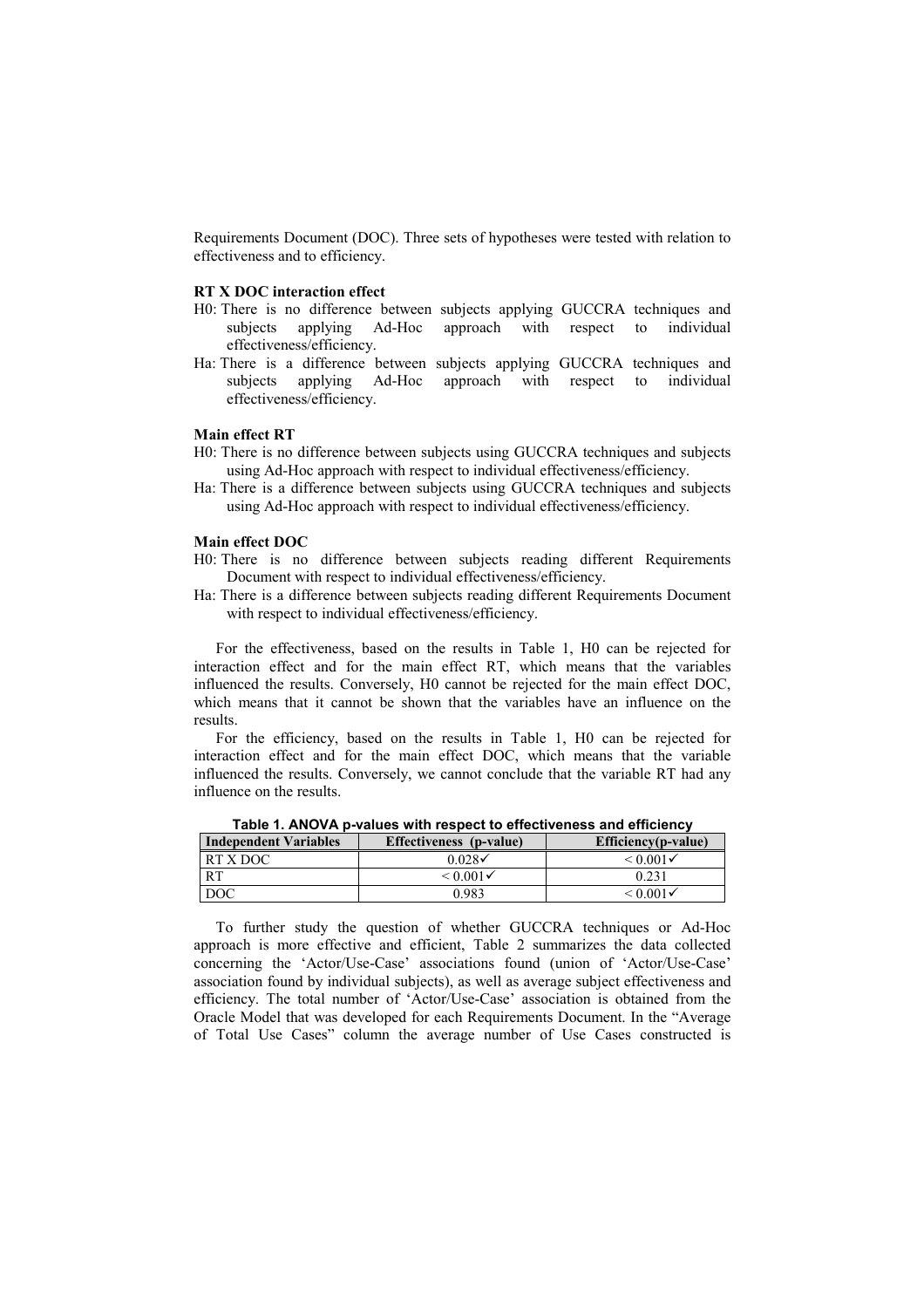presented, despite beeing coincident with the ones of the Oracle Model. In the sequence, these results are evaluated from a quantitative point of view.

An interesting result from the experiment is related to Requirement Documents A and F. In both documents the subjects that used GUCCRA were 100% effective in the Use Case construction, that is, the identified Use Cases were the same as the ones of the Oracle Model. On the other hand, subjects that used Ad-Hoc approach were about 50% effective in the Use Case construction. For document F the subjects identified many Use Cases that were not relevant for the system, i.e., from the average of total |Use Cases (5), only one was coincident with the Oracle Model. These results are an indicative of the standadization reached when GUCCRA is applied. We observed that document A was better elaborated than document F, meaning, more complete, more consistent, etc. It would be a good idea to investigate both documents in order to evaluate the analysis aspect of these techniques, that is, to verify if in document F, that was not elaborated in a properly manner, many defects were found when applying GUCCRA.

| <b>DOC</b> | <b>TEC</b>    | ('Actor/Use-<br>Case'<br>Association)/<br>('Actor/Use-<br>Case'<br><b>Association</b><br>Total) | (Occurrences of<br>'Actor/Use-<br>Case'<br>Association)/<br>(TotalOc) | <b>Effectiveness</b> | <b>Efficiency</b> | Average<br>of Total<br><b>Use Cases</b> |
|------------|---------------|-------------------------------------------------------------------------------------------------|-----------------------------------------------------------------------|----------------------|-------------------|-----------------------------------------|
| A          | <b>GUCCRA</b> | $7/7(100\%)$                                                                                    | 21/21                                                                 | 100                  | 2.15              | 7                                       |
|            | Ad-Hoc        | 4/7(57%)                                                                                        | 8/21                                                                  | 38.10                | 1.20              | 14                                      |
| B          | <b>GUCCRA</b> | $16/16(100\%)$                                                                                  | 45/48                                                                 | 93.75                | 6.10              | 16                                      |
|            | Ad-Hoc        | 13/16(81%)                                                                                      | 23/48                                                                 | 47.92                | 4.78              | 16                                      |
| C          | <b>GUCCRA</b> | 14/15(93%)                                                                                      | 41/45                                                                 | 91.11                | 2.61              | 14                                      |
|            | Ad-Hoc        | 14/15(93%)                                                                                      | 28/45                                                                 | 62.22                | 3.47              | 25                                      |
| D          | <b>GUCCRA</b> | 14/14 (100%)                                                                                    | 38/42                                                                 | 90.48                | 2.24              | 14                                      |
|            | Ad-Hoc        | 11/14(78%)                                                                                      | 16/42                                                                 | 38.10                | 3.71              | 19                                      |
| E          | <b>GUCCRA</b> | 22/24(91%)                                                                                      | 60/72                                                                 | 83.3                 | 1.28              | 22                                      |
|            | Ad-Hoc        | 22/24 (91%)                                                                                     | 48/72                                                                 | 66.67                | 6.39              | 20                                      |
| F          | <b>GUCCRA</b> | $2/2(100\%)$                                                                                    | 6/6                                                                   | 100                  | 0.41              | 2                                       |
|            | Ad-Hoc        | $1/2(50\%)$                                                                                     | 3/6                                                                   | 50                   | 0.57              | 5                                       |

**Table 2. Comparing the results for Requirement Documents** 

Another result that should be evaluated is related to the number of Use Cases created by GUCCRA techniques. In some documents this number was greater than the Use Cases of the Oracle Model. It may be that this situation is related to the application of the first technique (AGRT), since it is considered that there is a subjectiveness degree in the identification of the goals associated with the actors in the Requirements Document, which may lead to different interpretations on possible uses that the actor needs of the system. This last point could be treated, respectively, introducing more formalism in the writing of the functional requirements of the Requirements Document. Besides, this subjectiveness may influence the threat to validity related to the construction of the Oracle Model.

In relation to the order that the techniques were applied and the learning effect established as one of the threats to validity, it is important to observe that to apply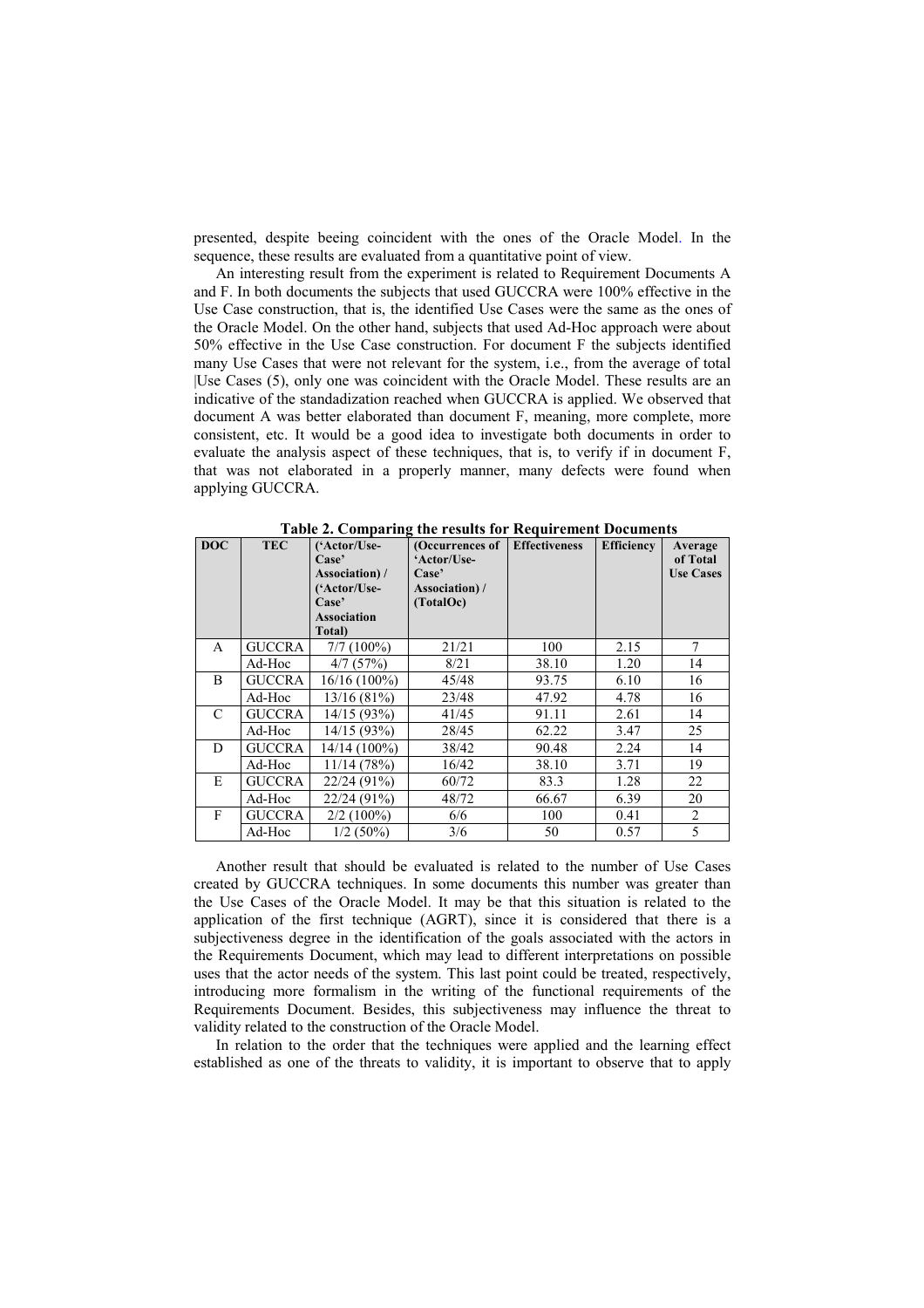GUCCRA technique it is necessary that the subjects have minimal knowledge regarding Use Case Model concepts. Thus, we can consider that the Ad-Hoc modeling contributed for this purpose.

# **4. Conclusions**

This paper provided an overview of GUCCRA techniques (*Guidelines for Use Case Construction and Requirement document Analysis*). These techniques aim at supplying guidelines to construct Use Case Models, also providing an opportunity to inspect the Requirements Document. GUCCRA is composed of two readings: AGRT (*Actor Goal Reading Technique*) that generates a list of actors and the goals with which the actors will use the system and the UCRT (*Use Case Reading Technique*) which supports the construction of Use Case Models (Diagram and Use Case Specifications).

In this paper, the feasability of applying these techniques and the positive results of applying them was explored through the presentation of an experiment that was carried out where the construction of Use Case Models was compared with groups that used GUCCRA and groups that did not use them, that is, they only used their experience (Ad-Hoc). The main conclusions derived from the results presented in this paper were:

- 1. GUCCRA makes the identification of most standardized Use Cases easier, as the designer has a clear set of steps to follow;
- 2. GUCCRA increases the effectiveness in identifying Use Cases and helps decision making in relation to functionality grouping or splitting;
- 3. the Use Cases identified by GUCCRA are a more accurate representation of the Requirements Document since GUCCRA techniques avoid similar functionalities in more than one Use Case and extra functionalities that could be supposed by the designer.

In this manner such reading techniques make the elaboration of Use Case Model more systematic making this activity less dependent on the designer's subjectiveness and experience.

For the future the intention is to evaluate the effectiveness of these techniques in relation to the subjective aspects earlier mentioned, aiming at contributing with other works under development at present and whose objectives are related to the writing format both in the Requirements Document as well as in the Use Case Specification. Furthermore, another future step to be carried out shortly is the conduction of another experiment that will explore the analysis aspect of the GUCCRA techniques, that is, an experiment that evaluates the similarity and the complementary aspects between GUCCRA techniques and the PBR-User technique in respect to defect detection in the Requirements Document.

#### **References**

[1] OMG. UML Specification. Version 1.5. 2003. URL: http://www.omg.org/uml/.